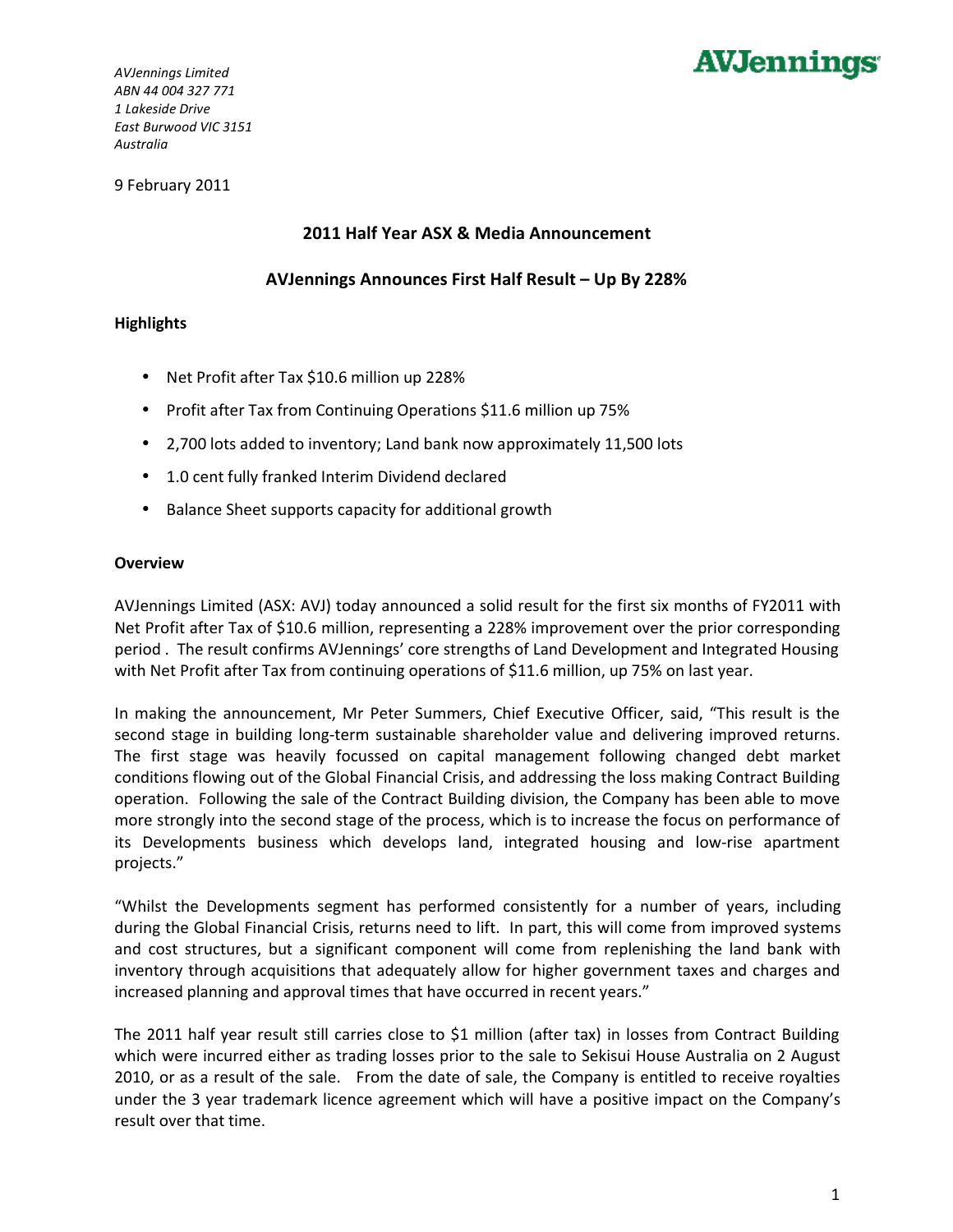Revenues from continuing operations were lower at \$100.2 million compared to the previous corresponding period of \$137.4 million. The previous year included significant revenues from the successful Verve apartment project at Erskineville, Sydney. However, the reduced first half revenues also reflect that the current financial year's development and sales program is weighted more to the second half.

## **Dividends**

Reflecting confidence in the underlying fundamentals of Australia's new housing sector and the Company's performance, the Board has declared a fully franked interim dividend of 1.0 cent per share. This will be the first interim dividend paid since January 2006.

## **Land Acquisitions**

In line with the stated aim of growing its development property inventory, AVJennings announced in December 2010 the addition of 4 new projects totalling 2,700 lots. These additions bring AVJennings' land bank to approximately 11,500 lots and are in line with its objective of having a land bank representing 5 years of property sales.

Economic conditions in the last few years have created a number of good buying opportunities, enabling the Company to commence the process of growing its inventory. However, the Company continues to rigorously apply its internal acquisition criteria.

The four additional projects are:

## • **Cobbitty, New South Wales: 469 lots**

This site is located in Sydney's south-west – a significant growth corridor. The 43 hectares are already zoned residential.

# • **Coomera, Queensland: 318 lots**

This land is situated in an area where there is limited supply of land and strongly aligns the AVJennings brand with potential customers.

• **Elysium, Queensland: 158 lots and 16 nearly completed dwellings** 

This project offers AVJennings the opportunity to develop a mix of product to meet the needs of the broader market in the Noosa region.

• **Penfield, South Australia: 1,750 lots** 

This development will be done in conjunction with the Land Management Corporation  $- a$ South Australian Government body. The transaction is structured to ensure the SA Government's vision for growth for the region is met as well as provide good commercial outcomes for the Company.

### **Balance Sheet**

Despite the increase in the Company's inventory resulting from the recent acquisitions, net debt levels, including the Company's proportionate share of associated entity debt, have remained steady at approximately \$71.0 million. On this basis, this equates to a debt to equity ratio of 23.6% and debt to total assets of 14.3%. Net debt on balance sheet reduced by 21.3% from 30 June 2010 to \$45.6 million. The result for the first half of 2011 was aided by cash flow from settlements, and the receipt of approximately \$21.3 million from the sale of the Contract Building Division.